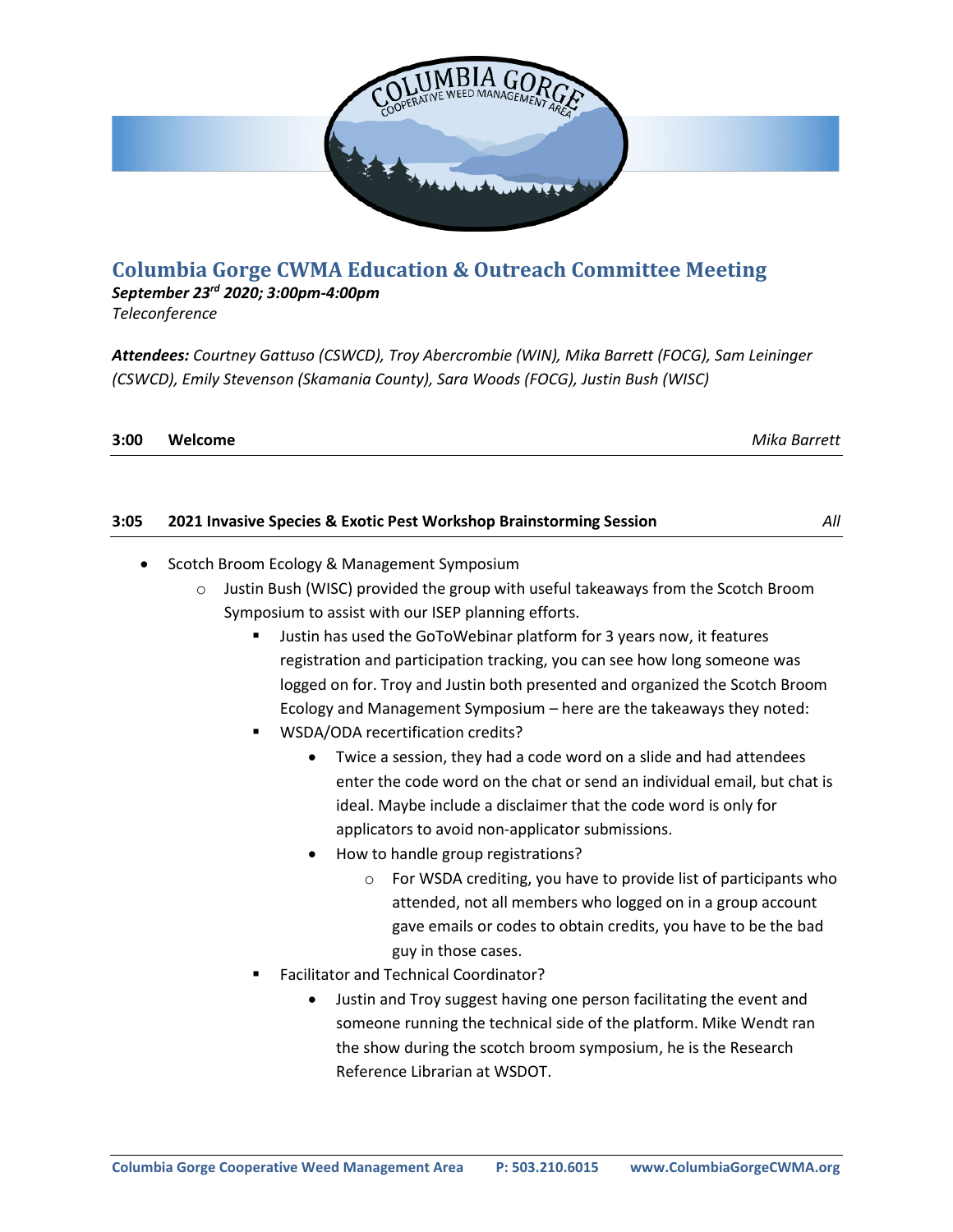- **ACTION:** Emily to reach out to Justin to see if we should ask Mike to be the Technical Coordinator for the event.
- Time keeping and tracking?
	- Justin and Troy suggest having a better system in place, yanking speakers from their presentations was awkward. Time cards are not effective during webinars. Maybe having a phone system in place to notify speakers of time left.
- Attendees' questions?
	- They held off on questions and had a panel at the end, "Brady Bunch" style, the group of speakers were able to talk to each other which was interesting.
- Video streaming?
	- The sound quality was really poor when videos are shown through Powerpoint, the audio is picked up through speaker's microphone, wifi connection and speed have a lot to do with it.
	- Courtney suggests using the video upload feature on GoToWebinar, it allows the audio from the video to be played directly through app, rather than someone's microphone.
- Back-up plan?
	- They had the last speaker fill as the back-up speaker in incase someone's internet goes out. Maybe have the Kahoot! quiz ready to roll in this case.
- ISEP attendee survey?
	- Justin may want to have the agenda beforehand and get it approved by USDA-APHIS, making sure event content adheres to pest requirements.
- Recording?
	- Broke the videos out and had them on Washington Invasive Species Council YouTube channel.
- Justin left meeting early, but the rest of the group continues to brainstorm for the 2021 event:
	- o Final topics and responsibilities
		- Climate Change Courtney (Jessica Halofsky? Jennifer Gervais?)
		- First foods/culturally important habitats Jeanette (Jeanette's colleague at YN?)
		- Spotted lanternfly Emily (TBD)
		- eDNA technology Sara (Rachel Meyer?)
		- New and upcoming weeds Troy (TBD?)
		- Bradford Pear Bounty Sam (Dave Coyle confirmed)
		- Kahoot quiz Talk to Marty
	- o Duration of topics?
		- Give each speaker 25 minutes plus 5 minutes for questions, the group decided to have two segments in one day. First segment 10am-noon, one-hour lunch, second segment 1-3pm.